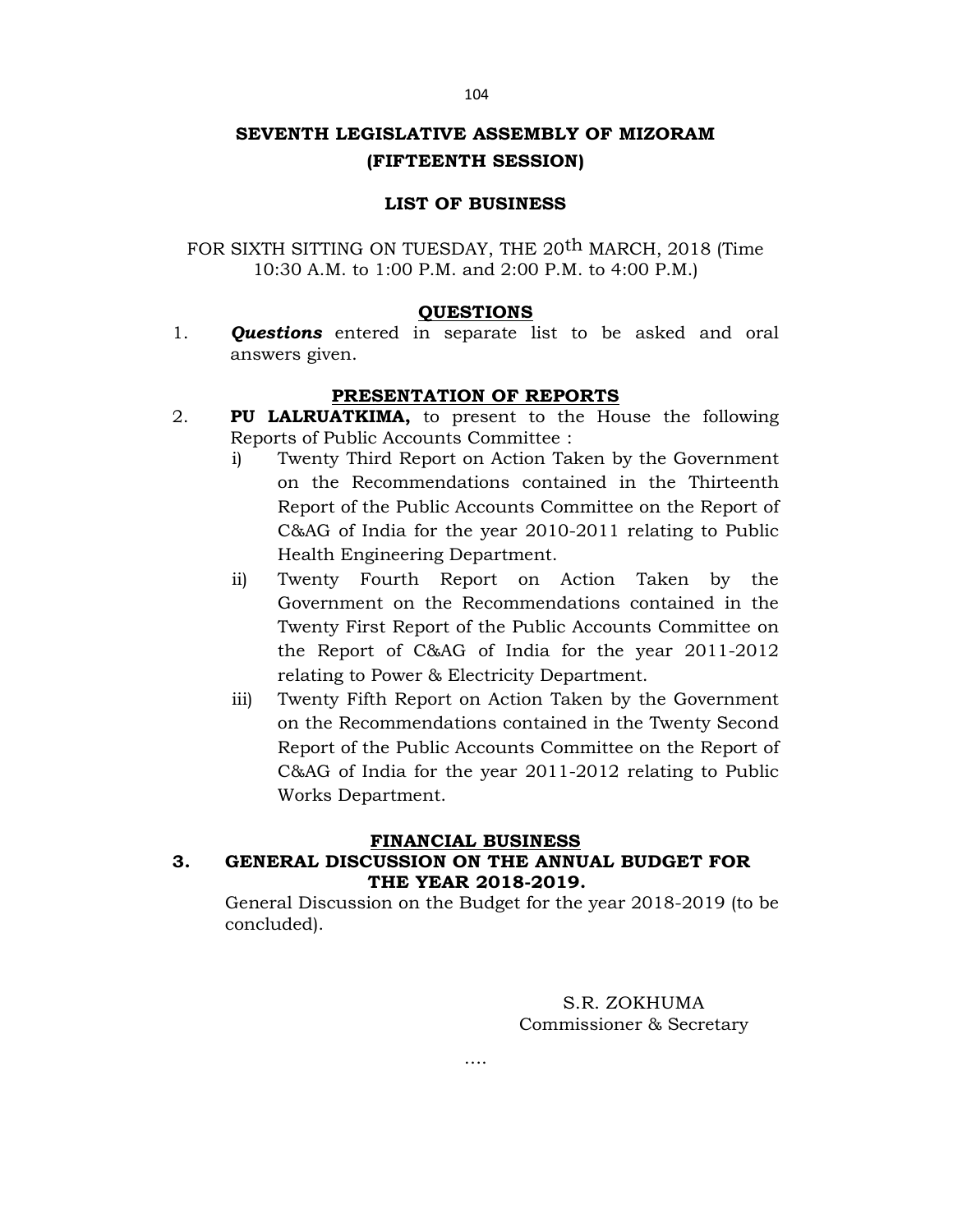**SPEAKER :** There is profit in all labor, but mere talk leads on to poverty.

Proverbs 14:23

To start with, we will take up Questions. Now, Starred Question No. 49; let us call Hon. Member, Pu Lalruatkima to ask the question.

**PU LALRUATKIMA :** Will the Hon. Home Minister be pleased to state –

- a) When was the post of Director General of Mizoram Home Guard created?
- b) Why is the post created against Home Guard Act, 1985?
- c) If there is any proposal to review Home Guards Recruitment Rules, 1999. If so, what is the reason?

**SPEAKER :** Let us now call Hon. Home Minister, Pu R. Lalzirliana to answer the question.

**R. LALZIRLIANA, MINISTER:** Pu Speaker, the answer is as follows –

- a) The post of Director General of Home Guard is created on 27.08.2014.
- b) It is not done against Home Guard Act, 1985.
- c) There is no proposal to review Home Guard Act, 1999 at present.

**SPEAKER** : Supplementary Question from Pu Ruatkima.

**PU LALRUATKIMA :** Pu Speaker, as per Home Guard Act, 1985, there is no post of DG of Home Guard. If so, is there any proposal to rectify Home Guard Act, 1985? May the DG post be incorporated? What is the need to create DG post when there is Commandant General at state level? Why it is necessary to upgrade DG post at MPS cadre post?

**SPEAKER :** Supplementary question from Dr. K. Beichhua.

**Dr. K. BEICHHUA :** Pu Speaker, my question is – Is there any proposal to upgrade Home Guard pay, and, if there is any proposal to confirm M.R. Home Guard?

**SPEAKER :** Let us call Hon. Minister to answer the question.

**PU R. LALZIRLIANA, MINISTER:** Pu Speaker, there are rules and regulations amended by the Legislators from time to time. Likewise, the Govt. feels the need to give priority to MPS as they are of the state where as IPS are of the Central Govt.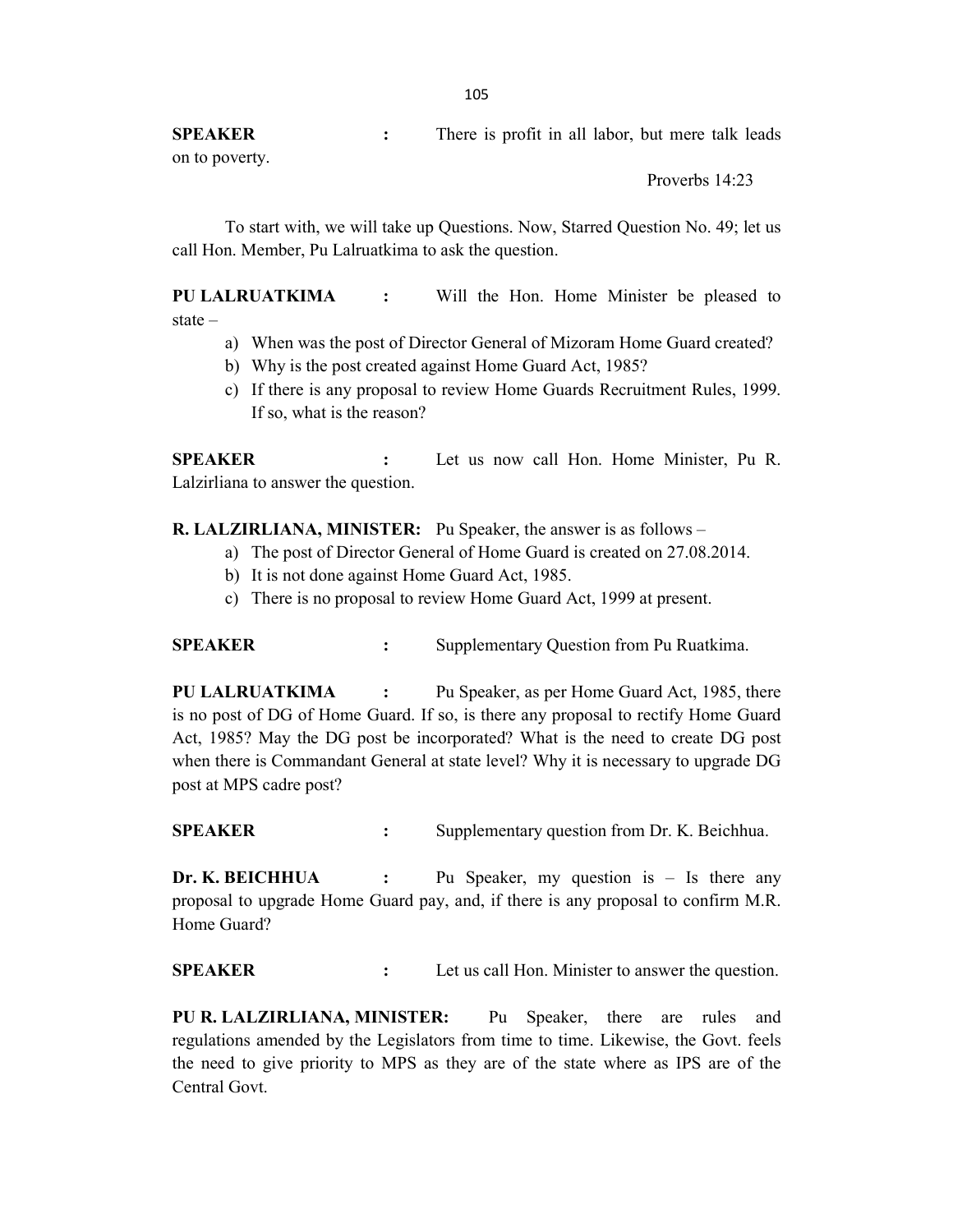106

Pu Speaker, creation of post is authority of the state govt. Therefore, the post of Directors General of Home Guard was created as the Govt is of the opinion that the post is required. The name Commandant General of Mizoram Home Guards has been changed to Director General of Home Guards and Civil Defence. Pu Speaker, as for upgradation of Home Guards pay, it is done in the previous govt and cannot be done every five years.

**SPEAKER :** We will move on to Starred Question No. 50. Let us call the Hon. Member, Pu Nihar Kanti Chakma.

**PU NIHAR KANTI CHAKMA:** Pu Speaker, will the Hon. Minister for P& E be pleaded to state –

- a) How many villages have not been electrified in West Tuipui Constituency?
- b) If the name of such villages be furnished.

**SPEAKER :** We will now call Pu R. Lalzirliana, Hon. Minister to answer the question.

**PU R. LALZIRLIANA, MINISTER:** Pu Speaker, the answer to the question of Hon. Member, Pu Nihar Kanti Chakma is as follows: – There are 6 villages which have not been electrified such as –

- 1) Bandisora
- 2) Puankhai
- 3) Thanzamasora
- 4) Ukdasuri
- 5) Hmundo
- 6) Saisen

**SPEAKER :** Supplementary Question. Pu Nihar Kanti Chakma.

**PU NIHAR KANTI CHAKMA:** Pu Speaker, thank you. When will these villages be electrified? Will it be possible to cover within this financial year? In the meantime, may the solar home lighting be provided for substitute?

**PU HMINGDAILOVA KHIANGTE:** Pu Speaker, in my constituency Tuirial, there are 3 villages in which wiring have been completed; we are in need of transformer only. Thus, I request concerned Minister to install transformer in such villages.

| <b>SPEAKER</b> | Pu B.D. Chakma.                            |
|----------------|--------------------------------------------|
| PU B.D. CHAKMA | Pu Speaker, thank you. The wiring has been |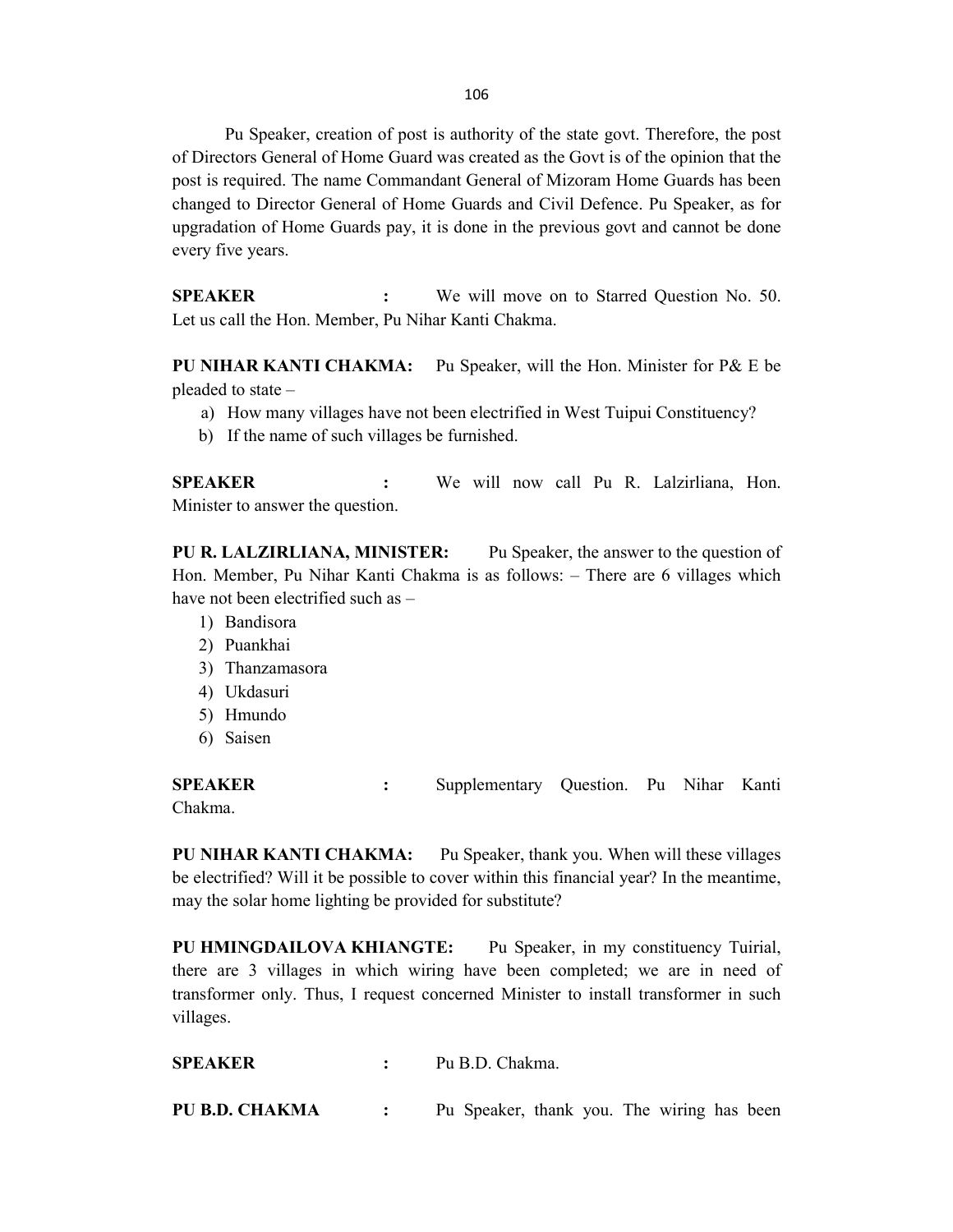completed in Ugalsuri which is a model village. Pu Speaker, when will Ugalsuri receive power supply?

**SPEAKER :** We will now call Hon. Minster to answer the questions.

**PU R. LALZIRLIANA, MINISTER:** Pu Speaker, the answer is – There is a proposal to cover within 2018. In regard to transformer, we will look in to the matter and take necessary steps as soon as possible.

**SPEAKER :** Starred Question No. 51. Let us call Hon. Member, Pu Vanlalzawma to ask his question.

**PU VANLALZAWMA :** Pu Speaker, Will the Hon. Minister for Tourism Deptt. be pleased to state answer to Starred Question No. 51.

**SPEAKER :** Let us call Pu John Rotluangaliana, the Hon. Minister to answer Starred Question No 51.

**PU JOHN ROTLUANGA, MINISTER:** Pu Speaker, the answer to Hon. Member Pu Vanlalzawma's question is – SIHM was created in 2006-2007; Ministry of Tourism allocated fund amounting to  $\bar{\tau}1,000$  lakhs in October, 2007 for the project. ₹8,000 lakhs has already been sanctioned; the physical and financial achievement is 100% completed. Technical and non-technical post creation cannot be fulfilled by the Govt. at present, thus SIHM of Bung Bangla cannot be put in to function as of now. Pu Speaker, there is a proposal for the intake of students is 220 in the  $1<sup>st</sup>$  year, 320 in the  $2<sup>nd</sup>$  year and 420 in the  $3<sup>rd</sup>$  year.

| <b>SPEAKER</b>                                  |                             | Pu Vanlalzawma.                                |
|-------------------------------------------------|-----------------------------|------------------------------------------------|
| PU VANLALZAWMA<br>will the project be taken up? | $\mathcal{L} = \mathcal{L}$ | Pu Speaker, thank you. My question is $-$ When |

**SPEAKER :** Dr. Ngurdingliana.

**Dr. NGURDINGLIANA :** Pu Speaker, may the Hon. Minister explain the meaning of 'Home stay' so that common people too would understand? My next question is - What is the present stand of tracking route which has been held up by central govt.

**PU K. LALRINTLUANGA :** Pu Speaker, Tourist Destination building at Serlui Hydel Project is merely a building without any attraction. Will it be possible to convert it into Tourists' attraction provided with lifeguard service?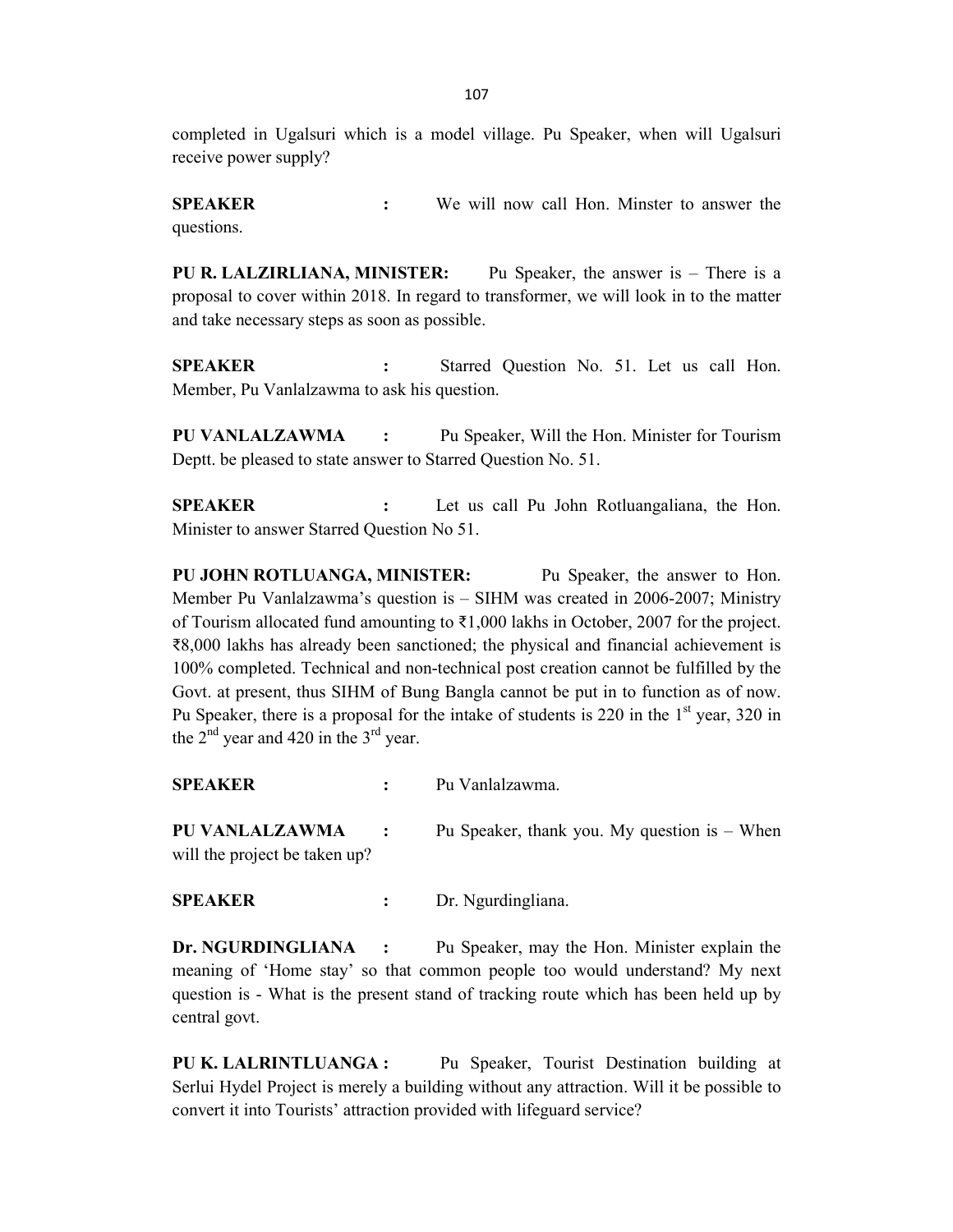**PU HMINGDAILOVA KHIANGTE:** Pu Speaker, thank you. Construction of tourist Lodge building at Kawnpui is on halt. I ask if the work be resumed.

**PU B.D. CHAKMA :** Pu Speaker, who is responsible for pay of Receptionist and Chowkidar at Lawngtlai Tourists lodge, District Council or State Govt? Is it possible to attach staff from outside the District Council?

**SPEAKER :** Let us now call Hon. Minister to answer the questions.

**PU JOHN ROTLUANGLIANA:** Pu Speaker, SIHM cannot be put into function till date due to financial constrain. The remaining fund will be released once it starts functioning.

Regarding the meaning of 'Home Stay', the Govt. funded an individual to furnish a home where tourists can stay and will be maintained privately by such individuals. As for trekking route, we are waiting for approval of the Cabinet. In regard to point mentioned by Pu Rinthanga, project has been submitted to the Central Ministry under Swadesh Darshan. This project will include whatever is necessary.

As for the question of Pu Hmingdailova and Dr. Ngurdingliana, it is under the trekking route Project and as I have mentioned, we are waiting for approval of the Cabinet.

In regard to point mentioned by Pu B.D. Chakma of Chawngte Tourist Lodge, it has already been handed over to the District Council. Therefore, their pay is now under the concerned District Councils.

**PU HMINGDAILOVA KHIANGTE:** Pu Speaker, it is not same as 'Home Stay'.

**PU JOHN ROTLUANGALINA, MINISTER:** We are waiting for approval of the Cabinet.

**Dr. B.D.CHAKMA :** Pu Speaker, is it possible to make temporary attachment at Chawngte Tourist Lodge?

**PU JOHN ROTLUANLIANA:** I have mentioned that it is handed over to the District council and so is authority of the District Council.

**SPEAKER :** Starred Question No. 52. Let us call Er. Lalrinawma, Hon. Member to ask the question.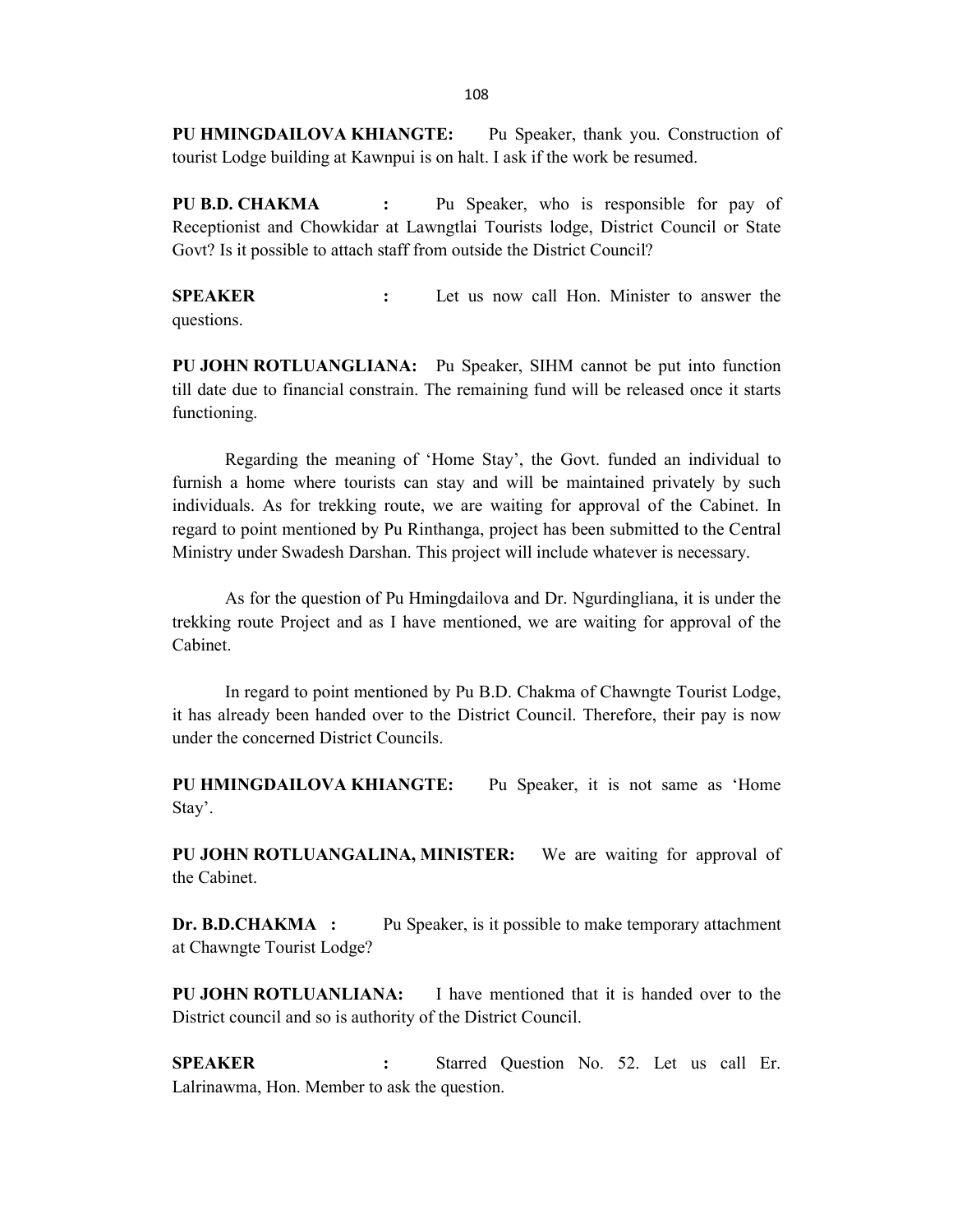**Er. LALRINAWMA:** Pu Speaker, will the Hon. Home Minister be pleased to state -

- a) The present status of the construction work of Assam Rifles Complex at Zokhawsang and the percentage of physical achievement;
- b) The amount of fund allocated to the project and how much has been spent so far;
- c) The expected date of shifting Assam Rifles.

**SPEAKER :** Let us call Hon. Home Minister to answer the question from Er. Lalrinawma.

**PU R.LALZIRLIANA, MINISTER:** Pu Speaker, the answer is as follows -

- a) Construction of Assam Rifles complex at Zokhawsang is not completed as yet. Since it is not of the state project, I am unable to furnish the physical achievement.
- b) Since it is the purview of the Central, I am unable to give the report.
- c) Once MOU is signed between Govt. of Mizoram and the Assam Rifles, an appeal is made after construction and shifting will then be expected.

**Er. LALRINAWMA :** Pu Speaker, Does it mean that the Govt. does not enquire about the progress of such project? And, for what purpose MOU was signed?

**PU R.L.PIANMAWIA :** Pu Speaker, My question is - If there is any proposal to shift the Assam Rifles from Ratu, and if so, will they be replaced?

**SPEAKER :** Pu Ruatkima.

**PU LALRUATKIMA :** Pu Speaker, as per the statement of the Assam Rifles Commandant, the only remaining works which need to be done is supply of water and electricity. If so, may the Hon. Home Minister clarify the statement?

Pu Speaker, from the information we received, it seems that it is not going to be done as per Restriction on Transfer Land Act, 2002. Thus, will they retain some portions?

**SPEAKER** : It is not the purview of the State Govt. but let us call Hon. Home Minister to answer whatever he can.

**PU VANLALZAWMA :** Pu Speaker, even if it is not the purview of state Govt., there are number of questions relating to this. So, I opine the Govt. should enquire the Central Govt.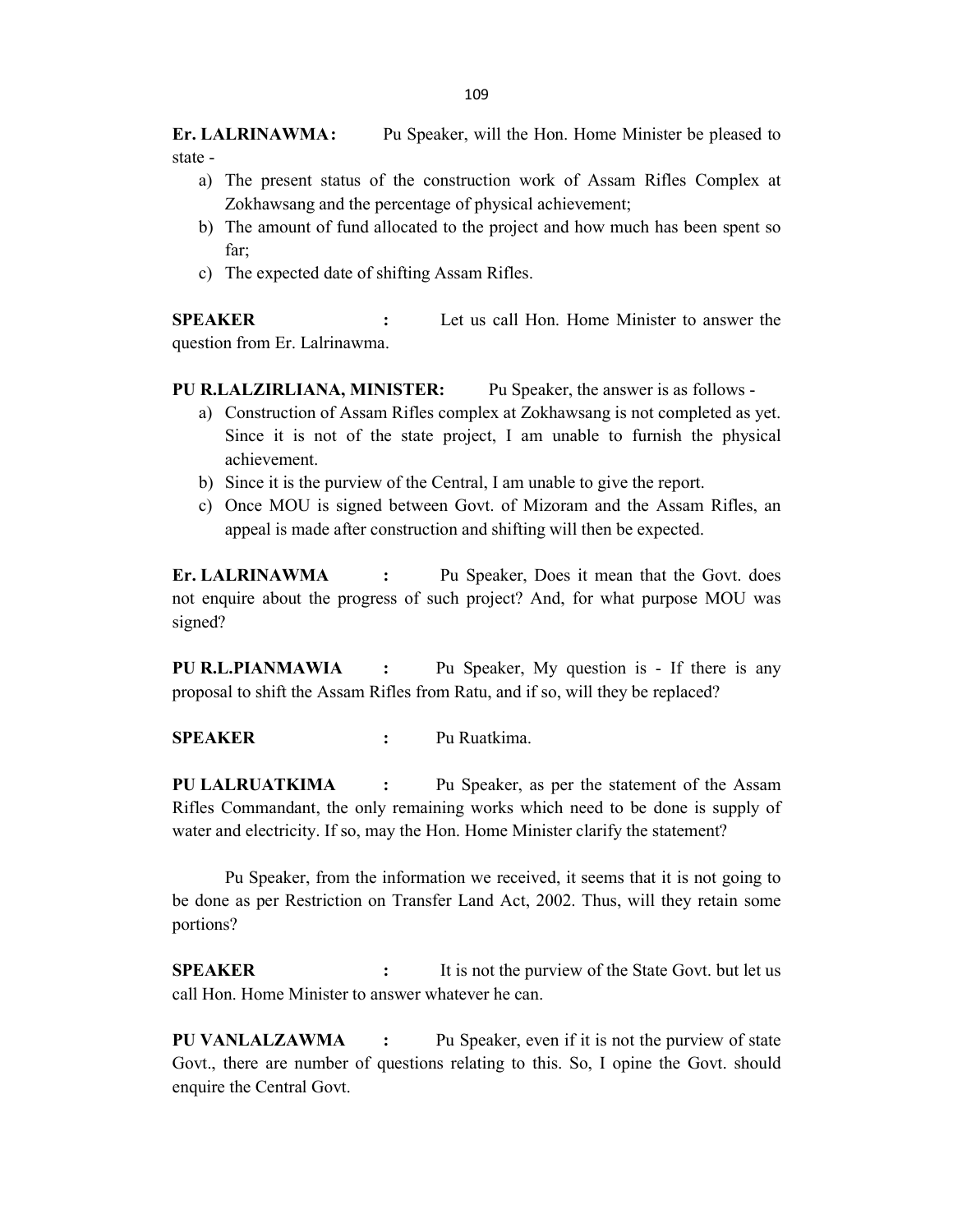**SPEAKER :** It is not the state Govt. purview. While admitting question, these points are noted carefully. Let us call Hon. Home Minister to answer the questions.

**PU R. LALZIRLIANA, MINISTER:** Pu Speaker, it is true; had we known there will be questions, we could have approached the Central Govt for information. It is our Right to approach the Central Govt for information.

Pu Speaker, Zokhawthar is electrified way back in 2011 and the only hurdles which barred the completion are additional funds required by PHE amounting to ₹4,41,81,000/- and ₹54,40,000 by PWD..

**PU R. ROMAWIA, MINISTER:** While I was at your Chair, Pu Speaker, in the case of any question beyond the purview of the state Govt., we first inform Home Minister as to whether to accept such question. The answer we receive is to admit the question. I will try and answer whatever I can.

I want my fellow members to know that there are certain questions which take more than a week or two to receive the answer. Regarding Assam Rifles, a committee is established to this concern and Revenue Department will also try to expedite the process.

**PU R.L. PIANMAWIA :** Pu Speaker, is there any plan to shift the Assam Rifles from Sakawrdai and Ratu?

**SPEAKER :** Er. Lalrinawma.

**Er. LALRINAWMA :** Pu Speaker, as per the standing rules, there should be a 15 days gap to furnish any answer. My question is  $-$  if the Home Deptt. delay to furnish the answer?

**SPEAKER :** The concerned Minister may answer the question.

**PU R. LALZIRLIANA, MINISTER:** Pu Speaker, to answer the questions, the areas occupied by the Assam Rifles is not under our jurisdiction. So, we are not sure about their plans of moving out.

**SPEAKER :** We will now move on to Question No.53 and Dr. K. Beichhua to ask.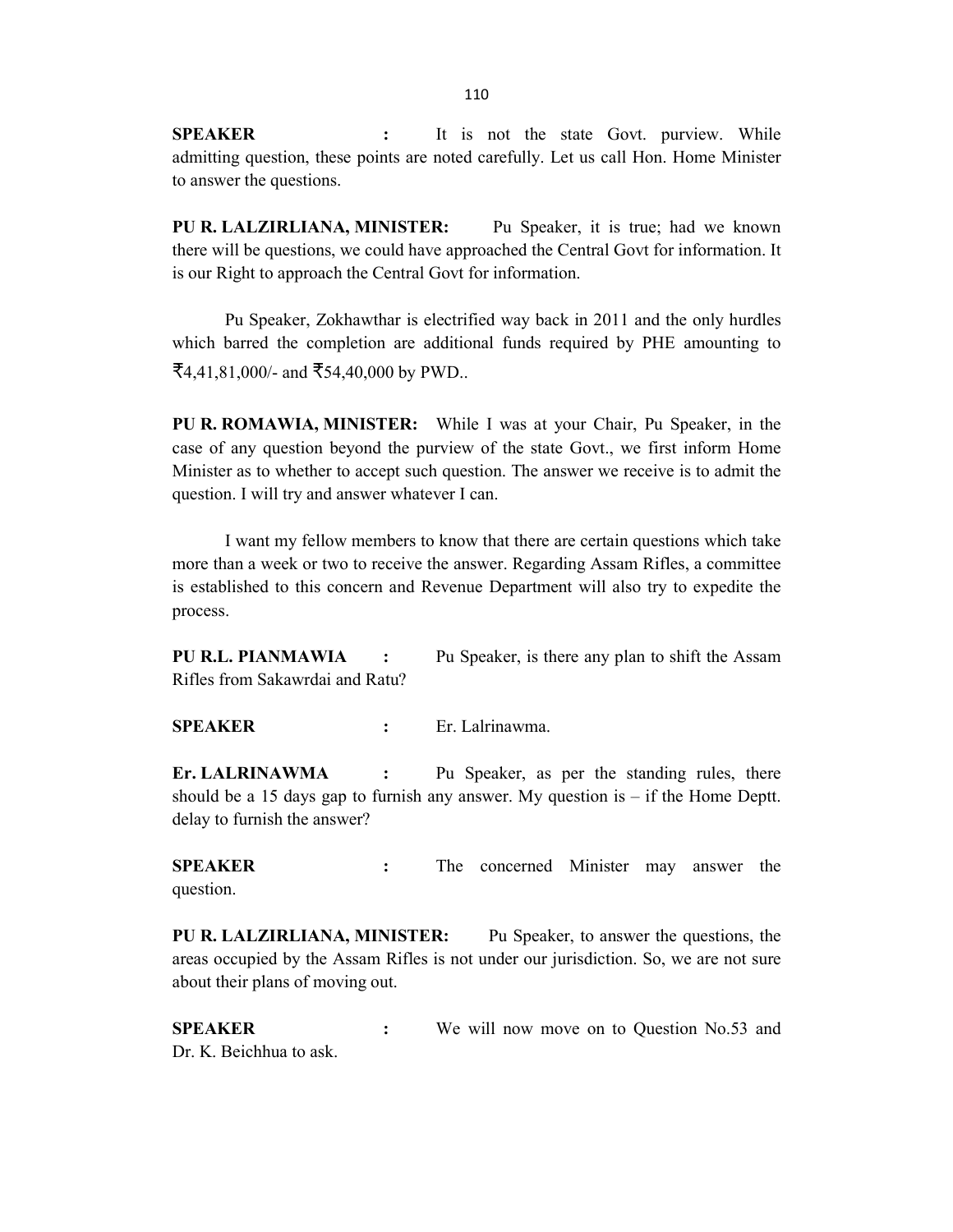**Dr. K. BEICHHUA** : Pu Speaker, will the Hon. Minister of Home Deptt. be pleased to state the Answer to Starred Question No. 53. **SPEAKER** : The Hon. Minister may answer the Question.

- **PU R. LALZIRLIANA, MINISTER:** Pu Speaker, the answer is as follows
	- a) There are 2428 vacant posts under Police Department in Mizoram.
	- b) There are 435 Nos. deceased Police during 2015 2018.

**SPEAKER** : Supplementary question.

**Dr. K. BEICHHUA** : Pu Speaker, my supplementary questions are –

- i) Whether there is a plan to fill up such vacant posts;
- ii) The reason that many vacant posts existed in this department.
- iii) Out of the total number of deceased Police, how many were died in the hands of the enemy and how many have died of alcohol related problem?
- iv) In the recruitment of police force, is it possible to conduct physical and written test in each district capital since it is a problem for candidates from rural areas to come to Aizawl for exams? And, if there is any plan to promote the Home Guards to Police.

**SPEAKER :** Pu Lalrobiaka.

**PU LALROBIAKA :** Pu Speaker, we have learned that during the previous ministry, rebels training ground were being set up at various places. If such training grounds still exist in this ministry.

**SPEAKER :** Pu R.L. Pianmawia.

**PU R.L. PIANMAWIA :** Pu Speaker, in which Ministry such police forces who died between the year 2015-2018 were recruited?

**SPEAKER :** Pu B.D. Chakma.

**PU B.D. CHAKMA :** Pu Speaker, is it possible to include Rajmandal and Montola under the Chawngte PS?

**SPEAKER :** Pu Lalruaktima.

**PU LALRUATKIMA :** Pu Speaker, will the Hon. Home Minister give a clear explanation of the agenda discussed in the meeting conducted during  $13<sup>th</sup>$ -20<sup>th</sup> March, 2018 at 4:00 pm on boundary issue?

**SPEAKER :** Pu Lalrinthanga.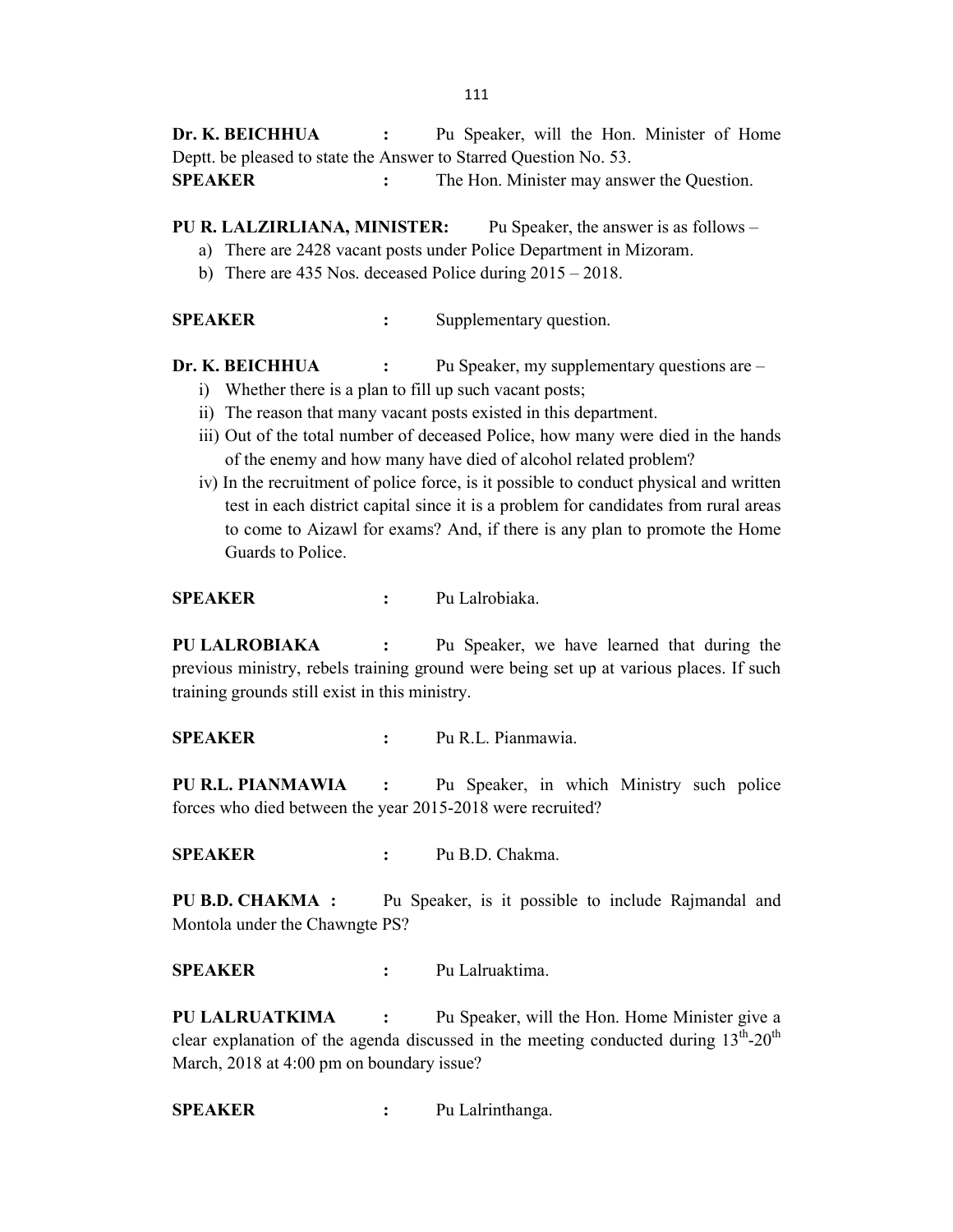**PU K. LALRINTHANGA:** Pu Speaker, is it a fact that the Hon. Minister of the previous ministry had instructed the official to simply accept his candidate and without going through any physical examination during the recruitment of Police?

**SPEAKER** : The Hon. Minister may answer the question.

**PU R. LALZIRLIANA, MINISTER:** Thank you, Pu Speaker. I will try to answer all the questions but it may not be possible to mention by the names of the Members.

Pu Speaker, Vacant posts had been filled up and we are at present trying to fill up the remaining posts.

We do not have a record of number of police who were died of alcohol consumption but so far, we can identify three who died in the hands of the rebels. Regarding promoting Home Guards to Police post, we once have an arrangement for this issue but the vacant post of Home Guards cannot be filled up easily; so we dissolved the quota. As for the training ground of rebels, we are not aware of such training grounds existed at the moment and if there is any, we will be happy to demolish the area. I also want to add that we are planning to sign MoU with HPC (D) by the coming month. As of the deceased police forces, the majority were recruited during the former ministry.

Regarding inclusion of Rajmandal and Mantola under Chawngte PS, arrangement is made for various PS but the order is not released as yet; I am not sure if Rajmandal and Mantola are included.

Regarding the boundary issue, the present situation needs to be calmed and at the same time, I am positive that construction of sheds in the boundary has also been discussed.

**Dr. K. BEICHHUA :** Pu Speaker, the hon. Minister did not answer my question regarding recruitment of police in the District capitals.

**SPEAKER** : The concerned Minister may answer the question.

**PU R. LALZIRLIANA, MINISTER:** Pu Speaker, if the Board agrees, it is possible to conduct the said in every District Capital.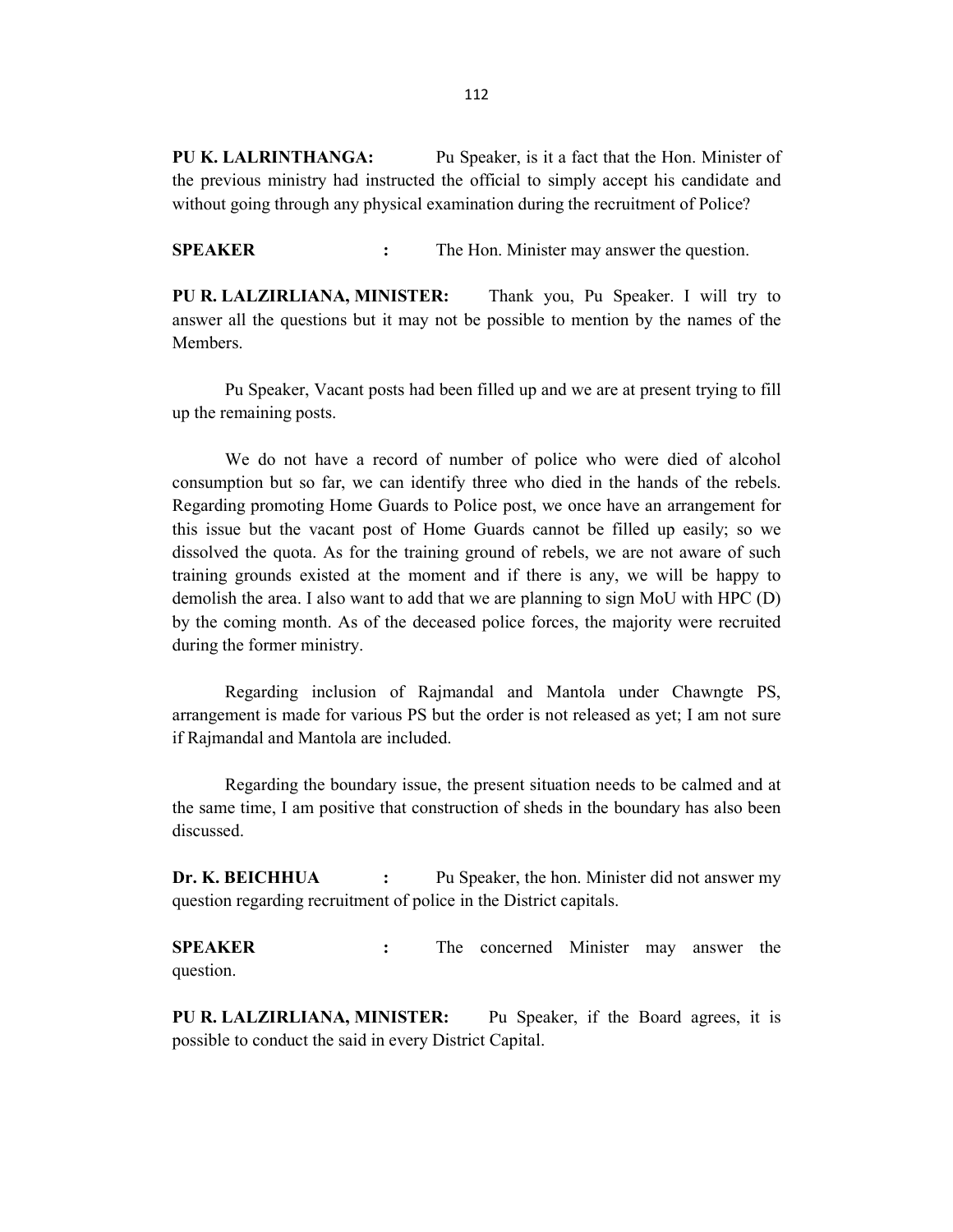**SPEAKER** : The following Members asked leave of absence for today due to illness - Pu Lalrinawma Ralte, Pu H. Zothangliana and Pu S. Laldingliana.

I will now call upon Pu Lalruatkima to present a report on Public Accounts Committee and he will be presenting 3 reports today.

**PU LALRUATKIMA :** Pu Speaker, with your permission and of the Chairman of Public Accounts Committee, I present the following reports on the table of the House –

- i) Twenty Third Report on the Action taken by the Government on the Recommendations contained in the Thirteenth Report of the Public Accounts Committee on the Report of C7 AG of India for the year 2010 – 2011 relating to Public Health Engineering Department.
- ii) Twenty Fourth Report on the Action Taken by the Government on the Recommendations contained in the Twenty First Report of the Public Accounts Committee on the Report of C & AG of India for the year 2011- 2012 relating to Power and Electricity Department.
- iii) Twenty Fifth Report on the Action taken by the Government on the Recommendations contained in the Twenty Second Report of the Public Accounts Committee on the Report of C & AG of India for the year 2011- 2012 relating to Public Works Department.

**DEPUTY SPEAKER** : The copy may be distributed. We will now start our discussion and I call upon the Hon. Member, Pu Hmingdailova Khiangte.

**PU HMINGDAILOVA KHIANGTE:** Thank you, Pu Dy. Speaker. As a result of the tenacious work of the Finance Minister, we are able to enjoy a financial consolidation year and our budget had also increased by 9.88 %. It is also gratifying to know that an amount of ₹1000/- crores is placed for NEDP and ₹80 crores for the improvement of Urban infrastructure in cities and towns scheme. In order to uplift the underprivileged, an amount of ₹6 crores is places under Rural Housing Scheme and ₹80 crores for NLUP.

It is wise decision of the concerned Minister for PWD to establish a State Road Fund Board last year and an amount of ₹50 crores is placed for this purpose. Under NABARD, an amount of ₹150 crores is placed for different projects of rural infrastructure development. It is pleasing to know that we can have a surplus budget form the revenue generated from various sources. Thank you, Pu Dy. Speaker.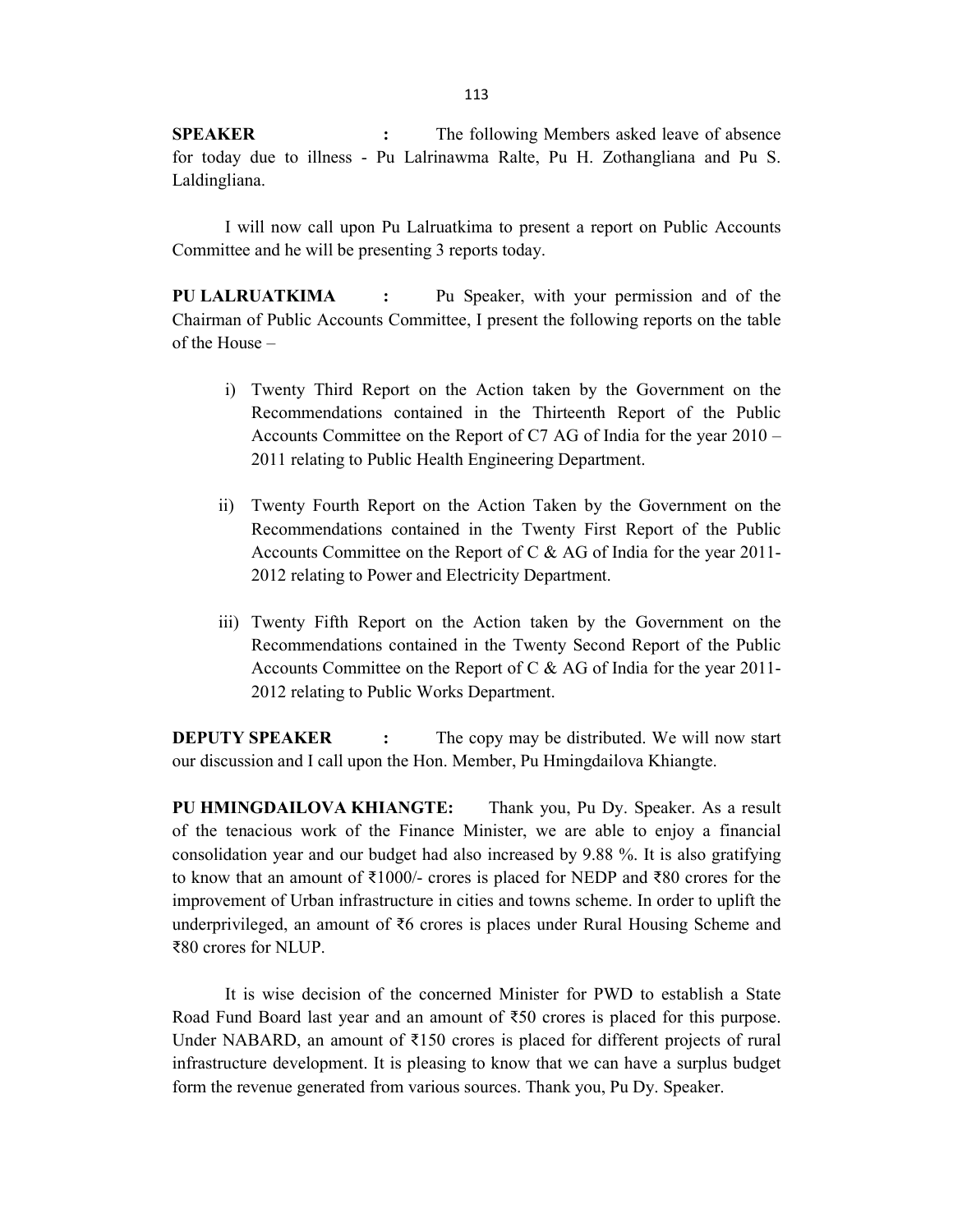**DEPUTY SPEAKER :** Pu Lalthanliana.

**PU LALTHANLIANA :** Thank you, Pu Deputy Speaker. I think this budget is quite complicate; there is no work programme and no work estimate or plan. I think it is wise if at least token is given to each and every department. I also opine budget estimate to the department as a whole is much too less. Yet, I am grateful that there is a plan for filling the vacant posts and for purchase equipments and appliances for MIMER. I hope this will be utilized in the best possible ways.

It is gratifying to know that an amount of ₹20 crores is placed for NEDP and ₹50 lakhs for State Own Fund Board. It is a decision of the plan for promoting sports personalities who excels in their respective lines of discipline and providing incentives for their future. Thank you, Pu Deputy Speaker.

**DEPUTY SPEAKER :** Pu Lalrobiaka.

**PU LALROBIAKA :** Thank you, Pu Speaker. My fellow members have claimed that the estimate budget funds to each department generally are less; but if we study more carefully, there is improvement with centrally sponsored schemes provided in different sectors. It is appreciative that the economic status of the people will be upgraded through NEDP. I am glad that a separate budget is placed for modernization of Police Department and that initiatives are made for setting up a Medical College where as  $\overline{3}14.82$  crores sanction is made for this purpose under NEDP. It may as well be appreciated that a huge amount of funds is placed for development of Urban.

It is undeniable that progress is made under Agriculture as the percentage of our production increases immensely. Besides, the government determines means to obtain external aided projects trough International Fund for Agriculture Development (IFAD); step has been taken for implementing Posturing Climate Resilient Uphill Farming System in which  $\bar{\tau}$ 13 crores is placed for this project. At the same time, we have to bear in mind that it will take about 4 to 5 years to see the result. In short, it is clear from our budget that the main concern of the Govt. is to uplift the underprivileged. Thank you.

**DEPUTY SPEAKER :** Pu John Siamkunga.

**PU JOHN SIAMKUNGA :** Thank you. Pu Deputy Speaker. It is truly appreciative that we continue to have a revenue surplus since 2015 and our GSDP increases since 2012 by 12% which clearly shows the efficiency of this ministry. Whereas our per capita income is the highest in the North East states which further indicate our flagship programme and NEDP are successful. It may as well be noted that Mizoram ranks the highest literacy rate in the North East states with 51% of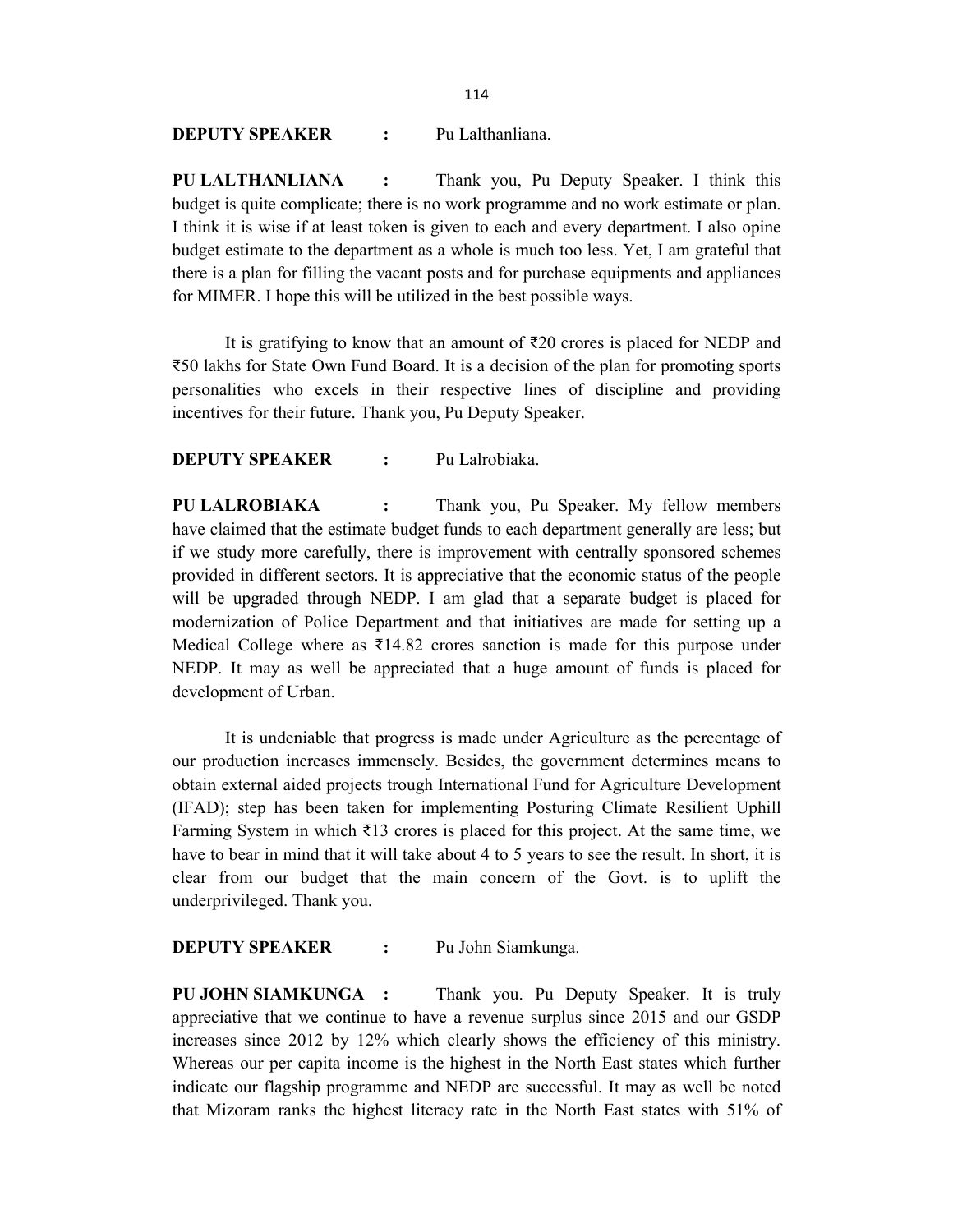urbanization. We also have a plan for setting up multi-level car parking at Thakthing thanks to the efficiency of our House Leader.

Moving on to PMAY, I opine it is necessary to examine the system speculatively since there are numbers of well established family benefitting PMAY since their names are listed among the permanent waiting list. We have also seen fund allocation of 6 crore rupees under Chief Minister Rural Housing Scheme for the year 2016-2017 as many people are anticipated for the programme. Thank you, Pu Deputy Speaker.

**DEPUTY SPEAKER :** Pu T.T. Zothansanga.

**PU T.T. ZOTHANSANGA:** Thank you, Pu Dy. Speaker. I will first stress on NLUP which is implemented to uplift the economic condition of the underprivileged. In 2009, we had 1,59,528 beneficiaries; and from the baseline survey, 94.45% benefits NLUP. Economics Department of MZU and Synod Social Front conducted a social audit and supervised the eligible criteria among the listed beneficiaries.

Pu Dy. Speaker, we are grateful that Champhai road is constructed where as funds provision for Seling-Siatual road and Kawlkulh-Khawzawl road has not been received. So, is there a way to divert other funds for this purpose? At the same time, I request the Hon. Minister to prioritize upgradation of Irrigation Deptt. in Champhai and to expedite resurfacing of internal roads such as 10.2 kms of Siaha, 14.4 kms of Lawngtlai, 6.7 kms of Serchhip town, 9.7 kms of Mamit and 25.5 kms of Champhai town.

I am glad that ₹10 crores is placed for improvement of Aizawl junction scheme, plan for setting up truck terminal at Champhai Zotlang and for fund provision of 29 crores for Auditorium- cum-Library.

Pu Dy. Speaker, it is a wise decision that ₹1 crore is placed to purchase arms and ammunitions; I hope additional sanction may also be made for this purpose if needed. It is a remarkable achievement that our state liability is decreasing every year.

I also thank the Hon. Minister for providing rations to those who could not be included under the Food Security Scheme.

Thus, I have to conclude by expressing that our budget is quite satisfactory as it indicates a great progress under this Ministry. Thank you.

**DEPUTY SPEAKER :** Dr. K. Beichhua.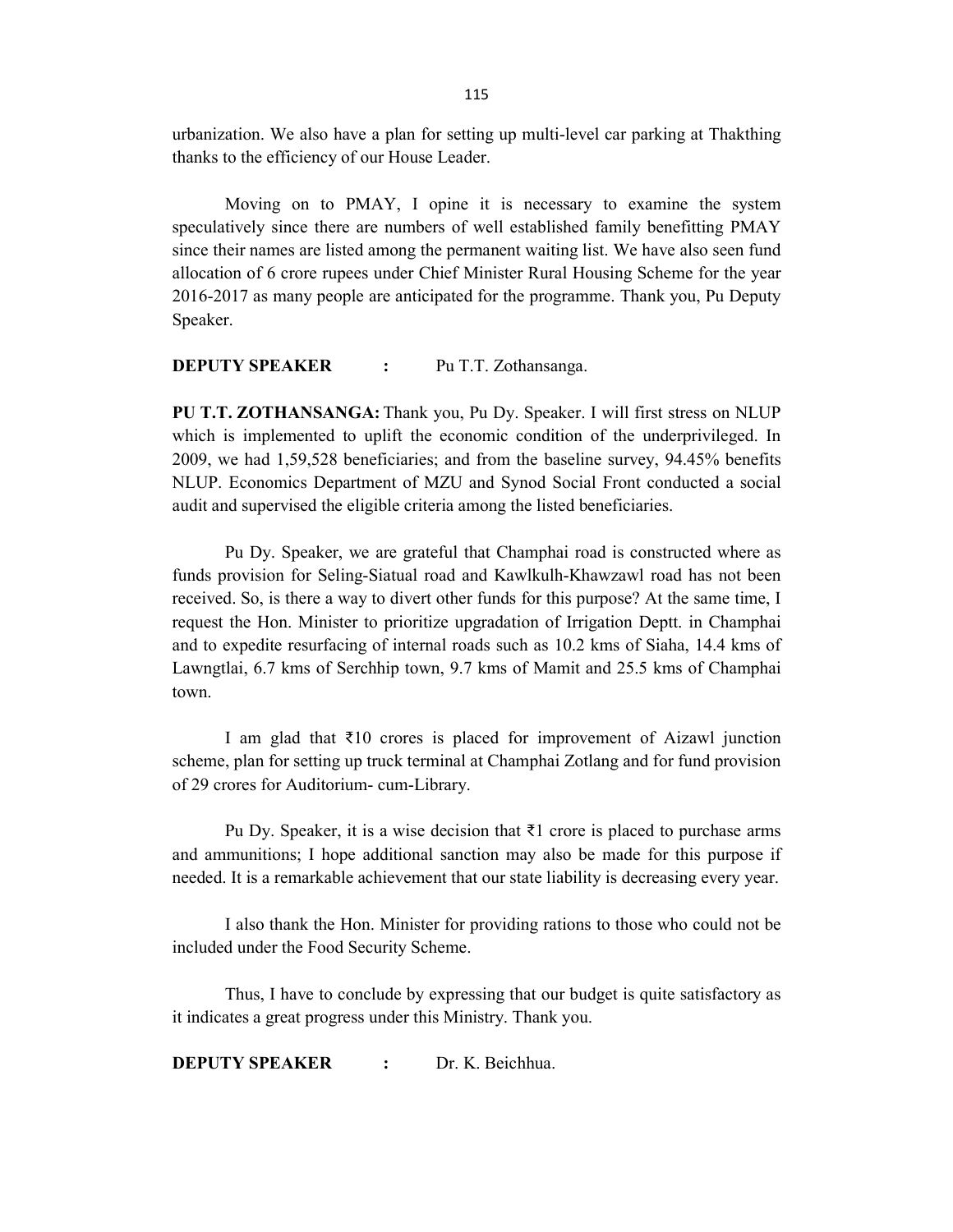**Dr. K. BEICHHUA** : Thank you, Pu Deputy Speaker. Firstly, I first of all would like to stress on Excise & Narcotics Deptt. budget provision in this respect is minimal. As we all are aware, substance abuse is increasing since the implementation of MLPC Act. Thus, it is crucial that we upgrade this department for better social security.

Likewise, budget provisions of PWD have also been decreased despite shortage of enough manpower. Pu Dy. Speaker, alleviating the economic status of our state through NLUP is reiterated but it is regretted that only the ruling MLAs are notified that ₹400 lakhs being sanctioned to each MLA constituency. This truly is a serious matter which indicates discrimination among the people's representatives. I have also been informed many of the beneficiaries in the list being cancelled for not supporting the Congress Party. Pu Speaker, since the fund we received are for the development of the people, I suggest that the government let the people enjoys their rightful benefits and equally.

Also, budget provision in respect of Sport & Youth Services department has also decreases immensely despite the majority of successful sports personalities are of rural areas. So, I suggest opportunity should be provided equally for athletes regardless of the area.

Pu Deputy Speaker, it is appreciated that budget provision of Higher & Technical increases every year. While this is the case, the status of Saiha Govt. College is so low and is on the verge of closing down. So, I request this college should be upgraded and any vacant post of lecturer is filled up.

On Medical & Public Health, I opine the budget provision is less considering plans for upgradation of the district hospitals and PHCs, shortage of staffs in almost all the Districts and our plans for healthcare deliveries. I think it is also time to review our healthcare system. Thank you, Pu Deputy Speaker.

# **DEPUTY SPEAKER** : Who will be next?

**PU LALRUATKIMA :** Thank you, Pu Deputy Speaker. I am glad that we are able to have a full budget discussion today and it is gratifying that we have our budget increased by 9.88%. As mentioned by my fellow member, Pu T.T. Zothansanga and considering our present condition, I opine fund allocated for purchase of arms and ammunitions is less sufficient.

The State revenue is expected to increase due to increase of tax in different sections like motor vehicle tax, water connection bills, VAR, GST, Stamp & Registration and Land Reforms etc. which will, on the contrary bring up burden for the people. At the same time, if we examine the budget, obviously it is election oriented. It is regretted that discrimination prevailed even among the members and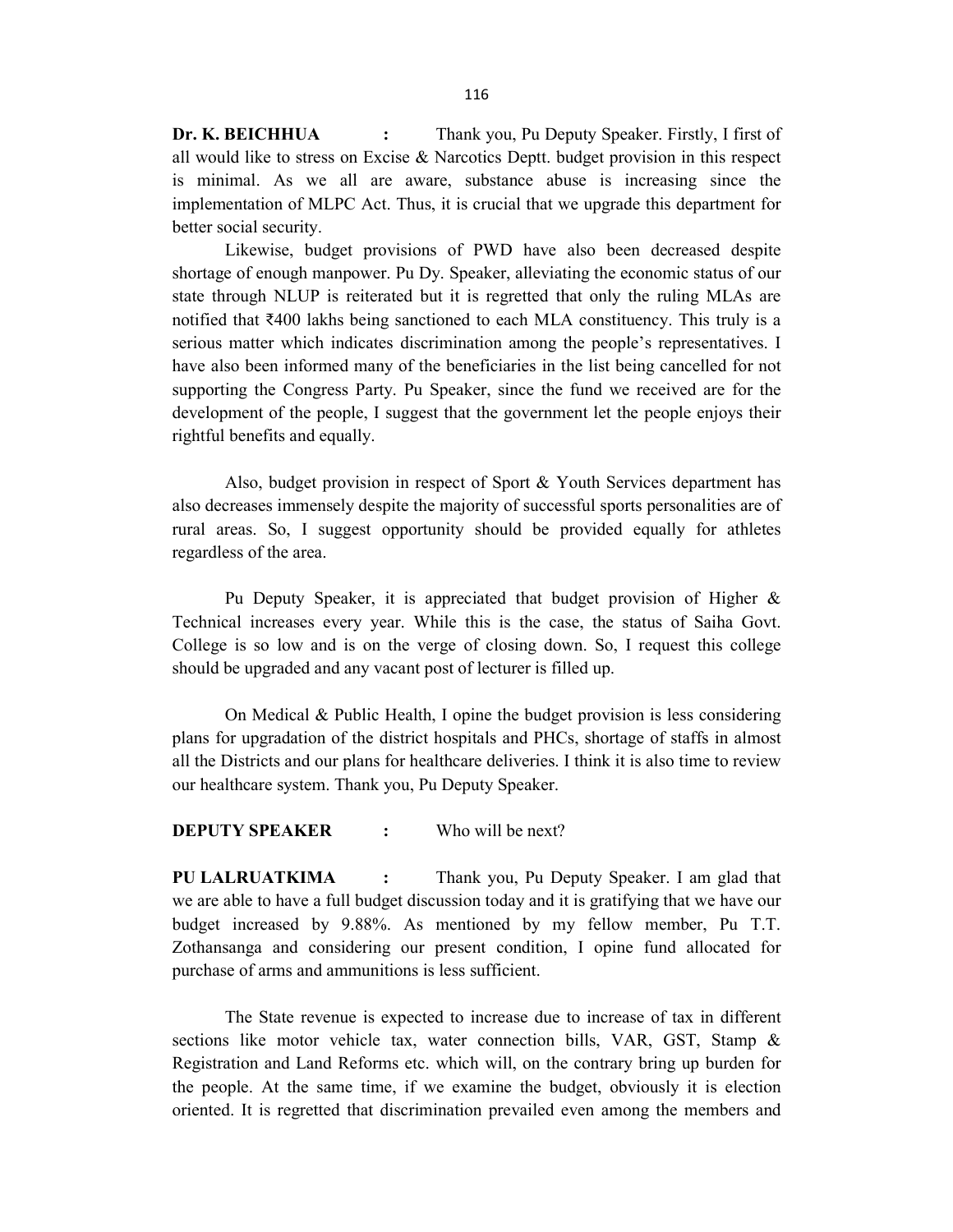can be proved from notification being given only to Ruling members. Obviously such practice will entail discrimination among NLUP beneficiaries also. Pu Dy. Speaker, we are all the elected representatives of the people; so, how can we trust the existing Ministry if their conduct is as stated earlier. We hope such kind of practice is stopped once and for all and to respect the democratic form of government. Likewise, it is important to give a close watch on implementation of NEDP and our fiscal deficit. Thank you.

**DEPUTY SPEAKER** : We now have come to the end of our morning session; we will have a short recess and discussion will be resumed at 2:00 pm.

### **2:00 PM.**

**DEPUTY SPEAKER** : To continue with our discussion, I call upon Pu T. Sangkunga.

**PU T. SANGKUNGA :** Thank you, Pu Speaker. As we assumed the Ministry, financial crisis existed as some IAS friends of mine have even warned me that if our financial status goes from bad to worse, we could be facing financial emergency. But under the leadership of experienced leaders and officials, our financial status has improved a lot as  $\text{\textsterling}1,000$ /- crore of NEDP will be obtained next year which purely is the result of efforts made by our financial experts.

It is grateful to know that our leaders are prioritizing to alleviate the economic condition of the underprivileged through NLUP and fund provision for this purpose is increasing every year due to our achievement with this programme.

Regarding vaccination, it is important to know that  $2 - 3$  million lives of babies worldwide are saved due to vaccination. Fortunately in the case of Mizoram, infant mortality rate is in check due to priority given by the Hon. Health Minister on vaccination. Likewise, the same is prioritized on our domestic animals as AH & Veterinary Deptt. is conducting mass vaccination which is expected to bring a positive impact on rearing domestic animals under NLUP. Thank you.

## **DEPUTY SPEAKER :** Pu Joseph Lalhimpuia.

**PU JOSEPH LALHIMPUIA:** Thank you, Pu Deputy Speaker. It is appreciated that ₹1000/- crores is allocated for NEDP and ₹80 lakhs which will also be received from NEDP MYC which will be utilized to develop our youths in their chosen academic fields respectively. Incentive awards are also provided for the students who excel in their studies and our main purpose is to shape up and encourage them to compete in the Central and State Services, Army and Commission Service etc.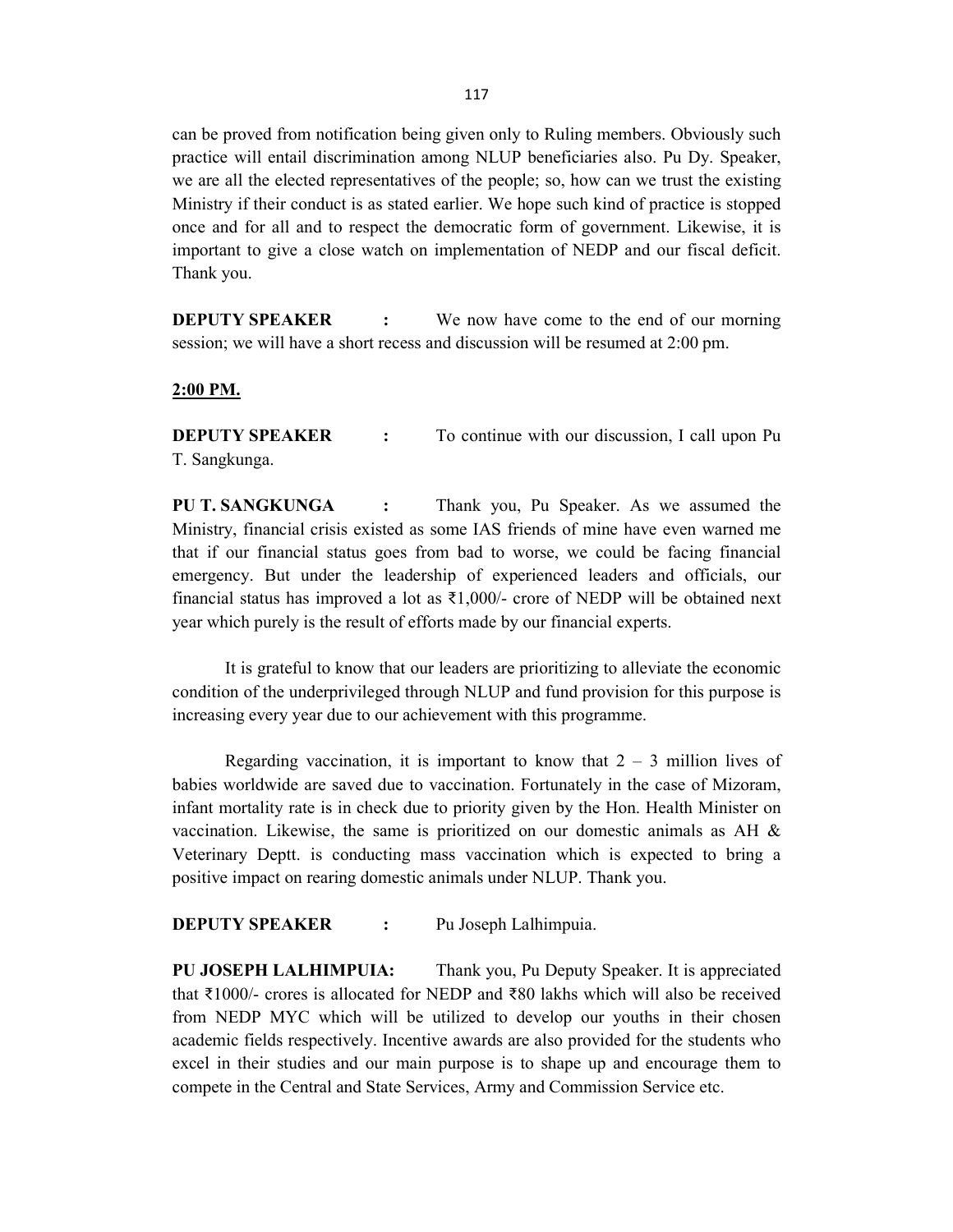I am glad that ₹10 crores is allocated for reconstruction of Circuit House Lunglei, another  $\bar{\tau}10$  crores from NEDP for construction of Lunglei by-pass road and ₹10 crores for the reconstruction of MBSE building.

Pu Speaker, on  $28<sup>th</sup>$  of this month, Online Coaching will be inaugurated and will be financed from the fund allocated under NEDP. Last but not the least, it is gratifying that plans and projects are made for developmental works covering the remotest areas of the state. Thank you.

# **DEPUTY SPEAKER :** Pu Vanlalzawma.

**PU VANLALZAWMA :** Thank you, Pu Deputy Speaker. I thank the Hon. Finance Minister for providing a full budget. But going through the details, I find it election oriented. As mentioned by the Hon. Member, Pu Lalthanliana, there are 11,635 vacant posts under 53 Administrative Head of Departments where as 48 Departments does not applied to fill up the post; I find this a bit awkward and I think it clashes with the status and requirement of manpower in different departments.

**PU VANLALZAWMA :** From my understanding, our state budget has increased by almost four times the amount ten years ago. Despite the hike, I do not understand that most of the departments claim insufficiency of fund and it is confusing how and where we utilized all such funds. Some may insinuate NLUP and NEDP is where all the additional funds went to but it does not cause such huge dent in our budget. We have even heard of the members claiming that last year as of the worst for Mizoram in terms of road conditions.

So, I urge the government to examine itself carefully and start to allocate the funds as per requirement to each department. Thank you.

DEPUTY SPEAKER: Time for discussion has ended; we will now invite the Hon. Finance Minister to wind-up the discussion.

**PU LALSAWTA, MINISTER:** Pu Speaker, thank you. I would like to explain in more detail about our budget as this will be the last budget of this term. Our budget is relatively difficult and requires a detail study.

First, I would like to mention that our budget is formulated based on the needs of the people and is focus on the youths of Mizoram. It is prepared by Finance Department in consultation with the government. Since it is developed based on needs, we may find some variations and modifications compared to previous budgets.